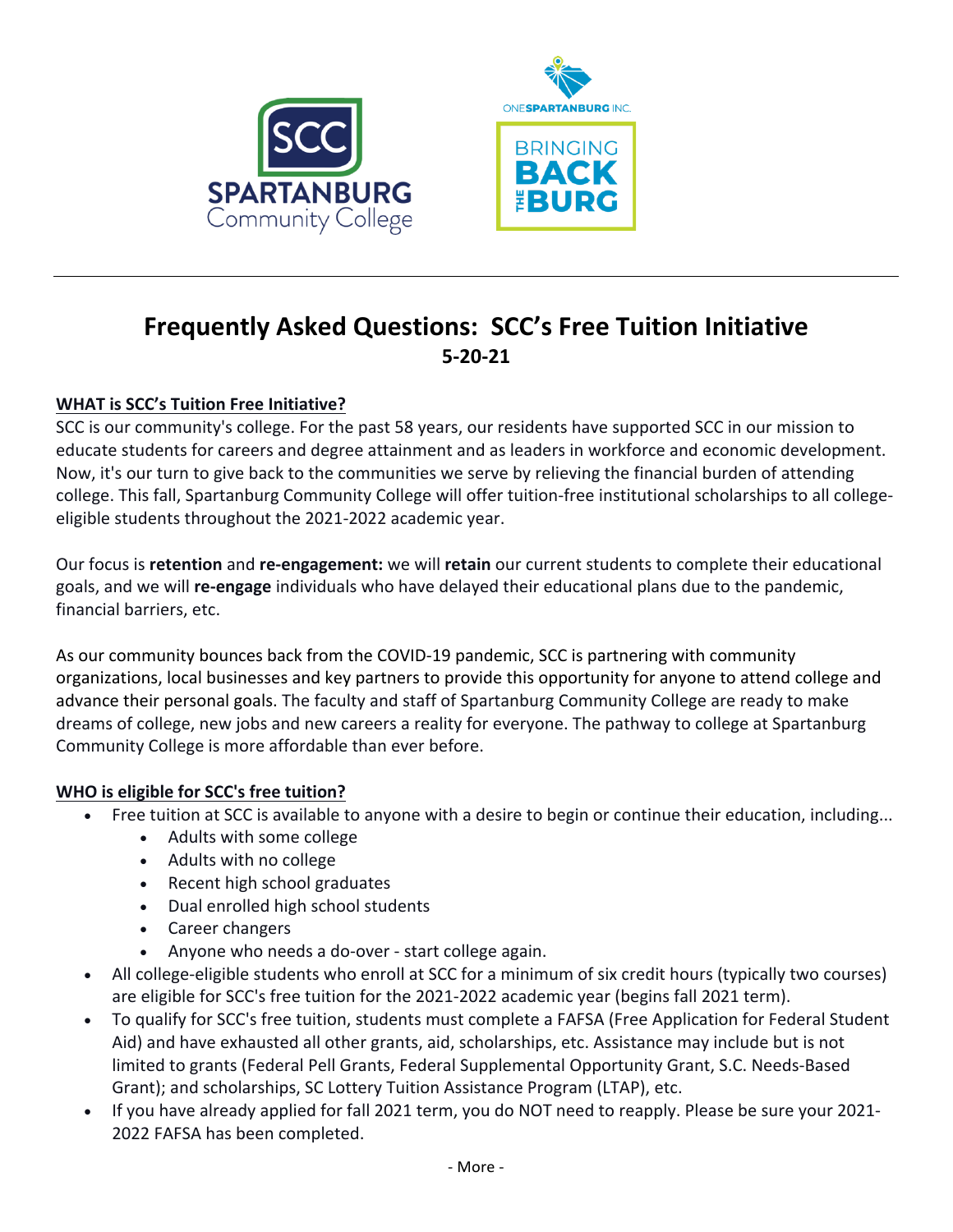#### **WHO** are College-eligible students?

- Anyone who enrolls at SCC and takes a minimum of six credit hours (typically two courses)
- Includes full-time and part-time students
- Online and in-person
- South Carolina residents
- Out-of-state residents
- DACA (Deferred Action for Childhood Arrivals)
- International students
- Dual enrolled high school students

#### **WHAT** about non-credit courses?

• The free tuition initiative does not include Corporate & Community Education (CCE) non-credit classes but funding is frequently available. Give them a call at 864-592-4900.

**WHEN does the free tuition initiative begin?** SCC's free tuition is available throughout the 2021-2022 academic year - fall 2021- spring 2022, summer 2022 semesters - to all college-eligible students.

#### **WHY** is SCC offering free tuition?

- Free tuition is SCC's gift to the communities we serve, relieving the financial burden of college debt.
- Free tuition is SCC's investment in the future economic prosperity of our community.

### WHY is OneSpartanburg Inc. & the Bringing Back the Burg Business Recovery Task Force involved in this **initiative?**

• Our community partners - OneSpartanburg, Inc., the Bringing Back the Burg Business Recovery Task Force, and Spartanburg Academic Movement (SAM), and so many others - recognize that education is key to our citizens' well-being *and* the economic prosperity of our community. Educational attainment in Spartanburg County must continue growing in order to attract higher-wage jobs in diverse industries. And to grow, we must continue our partnerships, working together to educate our citizens and provide businesses an educated and skilled workforce.

#### **WHAT** are the benefits of free tuition to the Upstate community, economy?

Economic growth requires a well-trained and educated workforce, and SCC's free tuition will allow more of our citizens to attain jobs in the community and long-term career success.

# **WHAT** are the benefits of free tuition to students?

- SCC's free tuition initiative offers students a direct pathway to college that is affordable and accessible and lifts the financial burden of accrued college debt for one year.
- Tuition-free = little or no college debt.
- Free tuition opens the door to educational attainment, offering citizens opportunities to:
	- to earn a degree, diploma, certificate;
	- improve their station in life:
	- begin or change careers;
	- provide for their family;
	- experience pride of academic, professional achievement.